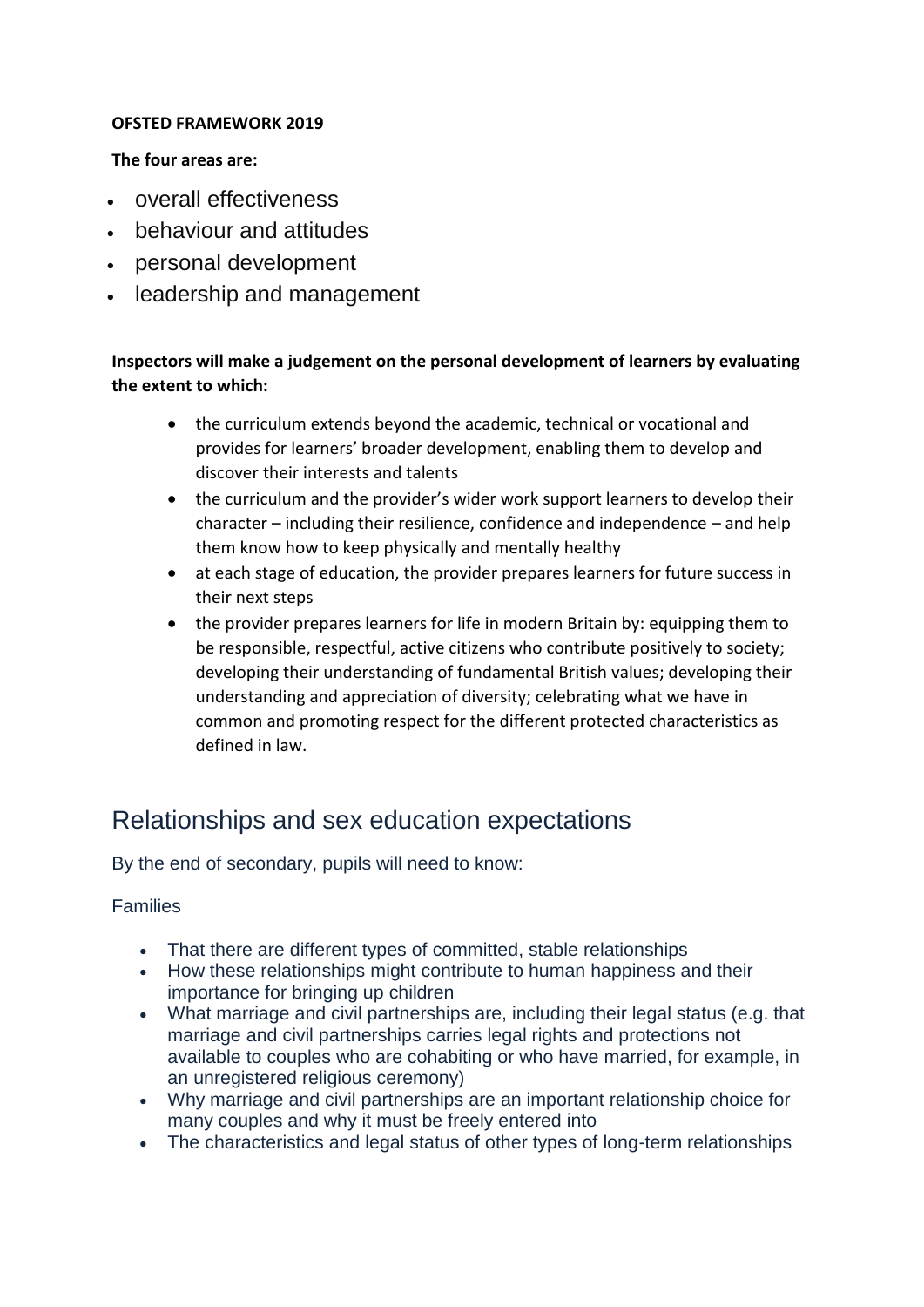- The roles and responsibilities of parents with respect to raising of children, including the characteristics of successful parenting
- How to determine whether other children, adults or sources of information are trustworthy; how to judge when a family, friend, intimate or other relationship is unsafe (and to recognise this in others' relationships); and how to seek help or advice, including reporting concerns about others, if needed

Respectful relationships, including friendships

- The characteristics of positive and healthy friendships (in all contexts, including online), including: trust, respect, honesty, kindness, generosity, boundaries, privacy, consent and the management of conflict, reconciliation and ending relationships. This includes different (non-sexual) types of relationship
- Practical steps they can take in a range of different contexts to improve or support respectful relationships
- How stereotypes, in particular stereotypes based on sex, gender, race, religion, sexual orientation or disability, can cause damage (e.g. how they might normalise non-consensual behaviour or encourage prejudice)
- That in school and in wider society they can expect to be treated with respect by others, and in turn they should show due respect to others, including people in positions of authority, and due tolerance of other people's beliefs
- About different types of bullying (including cyberbullying), the impact of bullying, responsibilities of bystanders to report bullying, and how and where to get help
- That some types of behaviour within relationships are criminal, including violent behaviour and coercive control
- What constitutes sexual harassment and sexual violence and why these are always unacceptable
- The legal rights and responsibilities regarding equality (particularly with reference to the protected characteristics as defined in the [Equality Act 2010\)](https://schoolleaders.thekeysupport.com/administration-and-management/ethos-equality/equality-requirements-and-procedures/equality-act-2010/?marker=content-body) and that everyone is unique and equal

Online and media

- Their rights, responsibilities and opportunities online, including that the same expectations of behaviour apply in all contexts, including online
- About online risks, including that any material someone provides to another has the potential to be shared online and the difficulty of removing potentially compromising material placed online
- Not to provide material to others that they would not want shared further and not to share personal material which is sent to them
- What to do and where to get support to report material or manage issues online
- The impact of viewing harmful content
- That specifically sexually explicit material (e.g. pornography) presents a distorted picture of sexual behaviour, can damage the way people themselves in relation to others and negatively affect how they behave towards sexual partners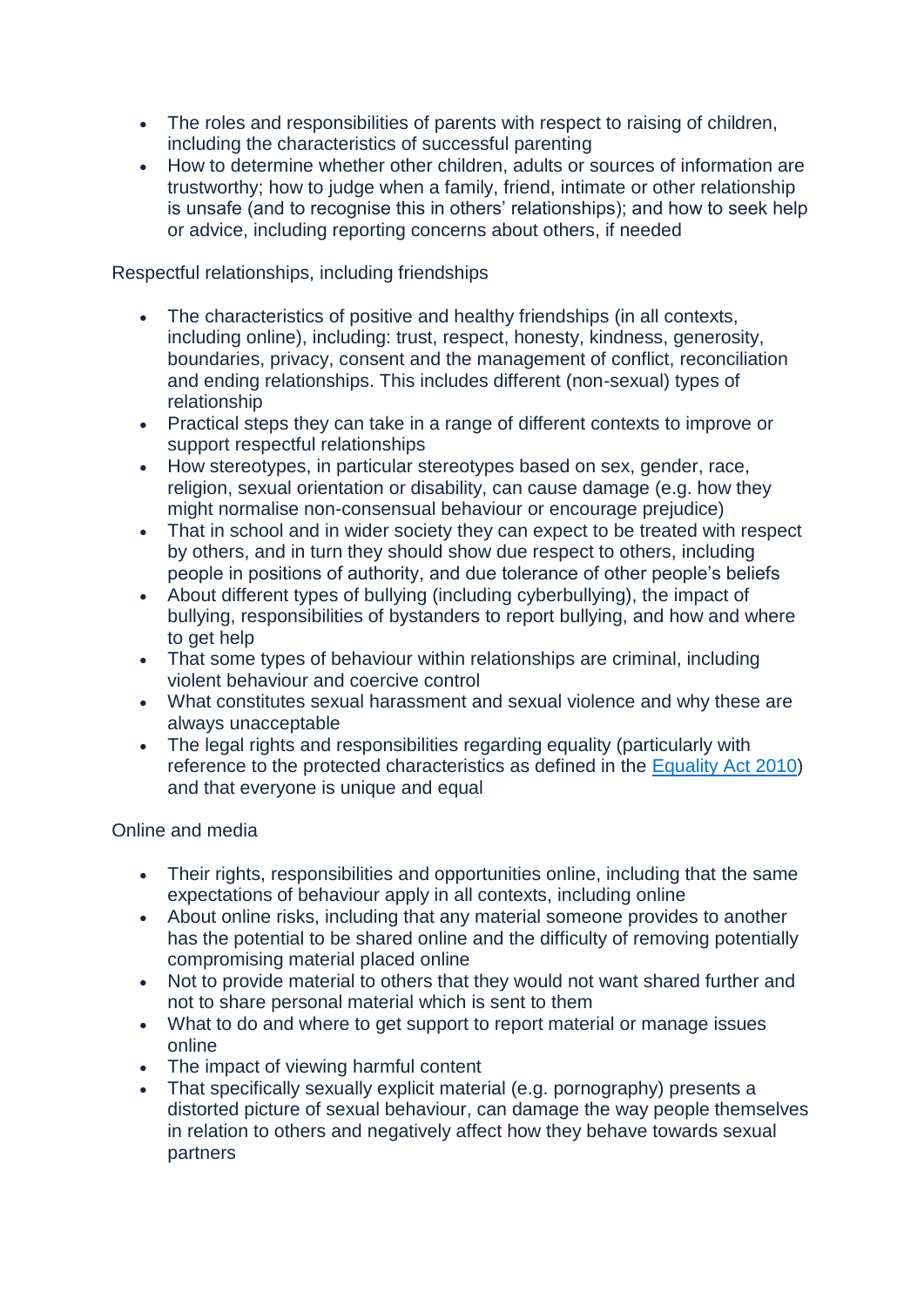- That sharing and viewing indecent images of children (including those created by children) is a criminal offence which carries severe penalties including jail
- How information and data is generated, collected, shared and used online

## Being safe

- The concepts of, and laws relating to, sexual consent, sexual exploitation, abuse, grooming, coercion, harassment, rape, domestic abuse, forced marriage, honour-based violence and FGM, and how these can affect current and future relationships
- How people can actively communicate and recognise consent from others, including sexual consent, and how and when consent can be withdrawn (in all contexts, including online)

Intimate and sexual relationships, including sexual health

- How to recognise the characteristics and positive aspects of healthy one-toone intimate relationships, which include mutual respect, consent, loyalty, trust, shared interests and outlook, sex, and friendship
- That all aspects of health can be affected by choices they make in sex and relationships, positively or negatively (e.g. physical, emotional, mental, sexual and reproductive health and wellbeing)
- The facts about reproductive health, including fertility and the potential impact of lifestyle on fertility for men and women
- That there are a range of strategies for identifying and managing sexual pressure, including understanding peer pressure, resisting pressure and not pressurising others
- That they have a choice to delay sex or to enjoy intimacy without sex
- The facts about the full range of contraceptive choices, efficacy and options available
- The facts around pregnancy, including miscarriage
- That there are choices in relation to pregnancy (with medically and legally accurate, impartial information on all options, including keeping the baby, adoption, abortion and where to get further help)
- How the different sexually transmitted infections (STIs), including HIV/AIDS, are transmitted, how risk can be reduced through safer sex (including through condom use) and the importance of and facts about testing
- About the prevalence of some STIs, the impact they can have on those who contract them and key facts about treatment
- How the use of alcohol and drugs can lead to risky sexual behaviour
- How to get further advice, including how and where to access confidential sexual and reproductive health advice and treatment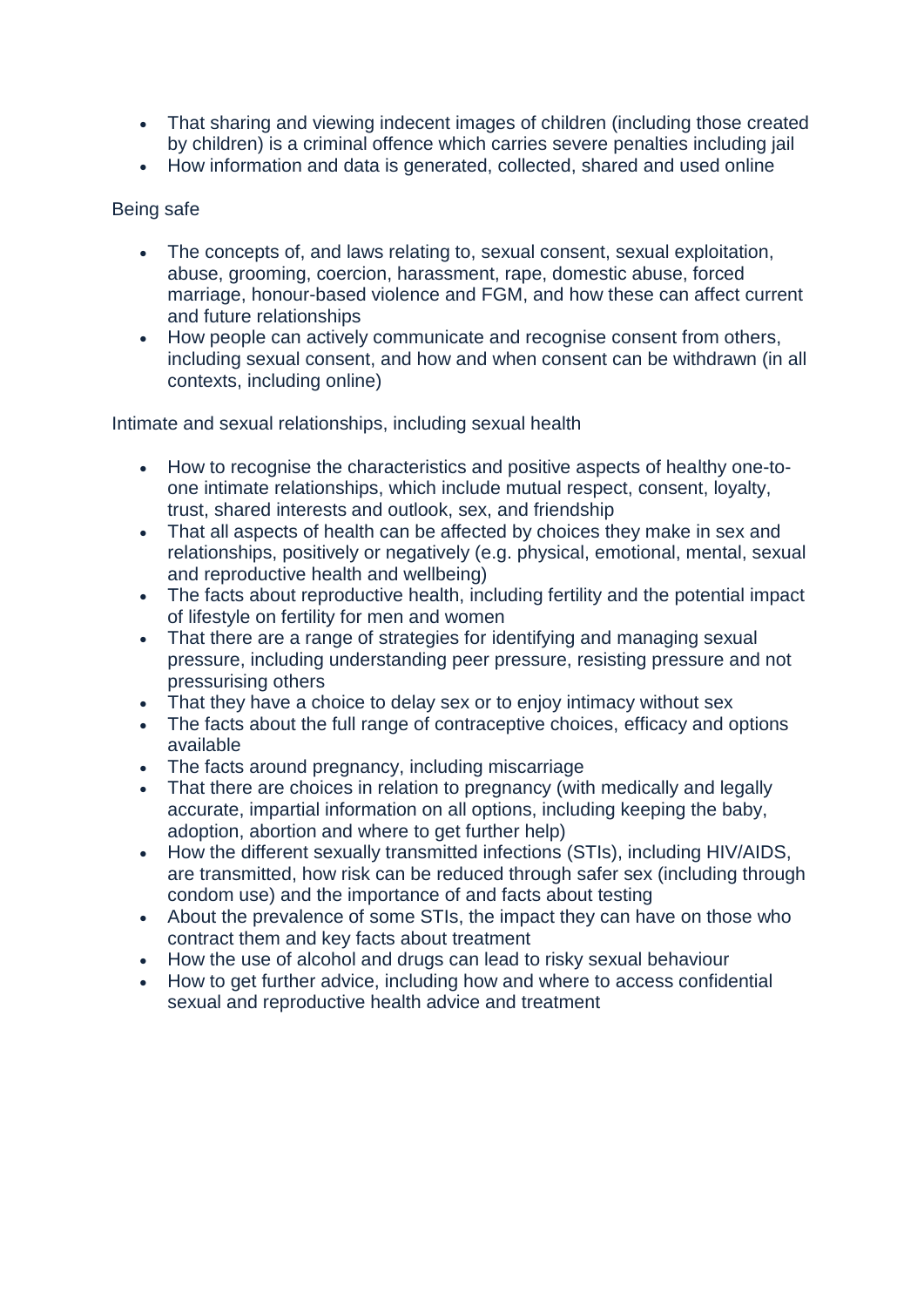# Health education expectations

By the end of secondary, pupils will need to know:

Mental wellbeing

- How to talk about their emotions accurately and sensitively, using appropriate vocabulary
- That happiness is linked to being connected to others
- How to recognise the early signs of mental wellbeing concerns
- Common types of mental ill health (e.g. anxiety and depression)
- How to critically evaluate when something they do or are involved in has a positive or negative effect on their own or others' mental health
- The benefits and importance of physical exercise, time outdoors, community participation and voluntary and service-based activities on mental wellbeing and happiness

### Internet safety and harms

- The similarities and differences between the online world and the physical world, including: the impact of unhealthy or obsessive comparison with others online (including through setting unrealistic expectations for body image or how people may curate a specific image of their life online); over-reliance on online relationships including social media; the risks related to online gambling including the accumulation of debt; how advertising and information is targeted at them; and how to be a discerning consumer of information online
- How to identify harmful behaviours online (including bullying, abuse or harassment) and how to report, or find support, if they have been affected by those behaviours

Physical health and fitness

- The positive associations between physical activity and promotion of mental wellbeing, including as an approach to combat stress
- The characteristics and evidence of what constitutes a healthy lifestyle and maintaining a healthy weight (including the links between an inactive lifestyle and ill health, such as cancer and cardio-vascular ill health)
- About the science relating to blood, organ and stem cell donation

Healthy eating

• How to maintain healthy eating and the links between a poor diet and health risks, including tooth decay and cancer

Drugs, alcohol and tobacco

- The facts about legal and illegal drugs and their associated risks, including the link to serious mental health conditions
- The law relating to the supply and possession of illegal substances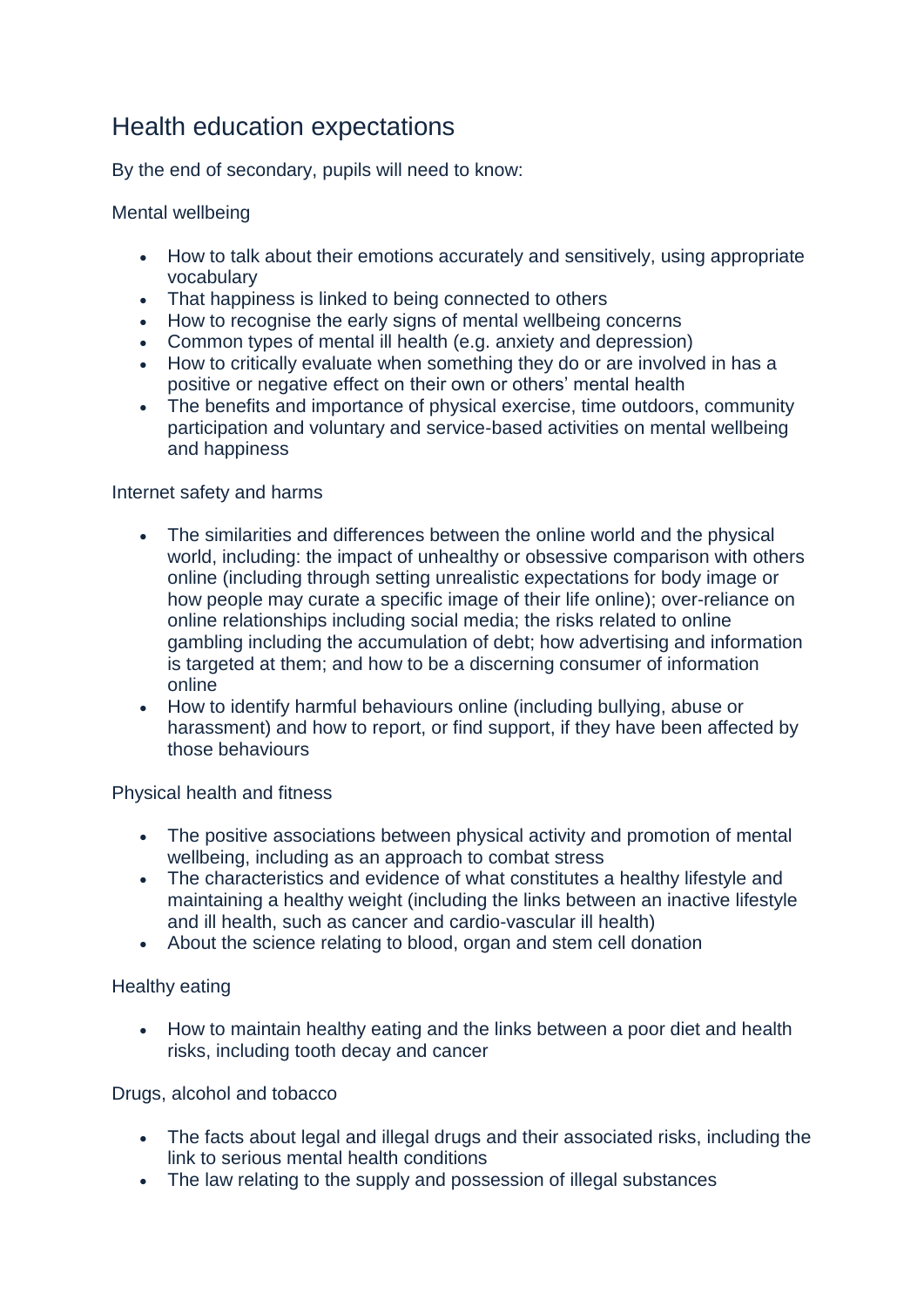- The physical and psychological risks associated with alcohol consumption and what constitutes low risk alcohol consumption in adulthood
- The physical and psychological consequences of addiction, including alcohol dependency
- Awareness of the dangers of drugs which are prescribed but still present serious health risks
- The facts about the harms from smoking tobacco (particularly the risk to lung cancer), the benefits of quitting and how to access support to do so

Health and prevention

- About personal hygiene, germs (including bacteria and viruses), how they are spread, treatment and prevention of infection, and about antibiotics
- About dental health and the benefits of good oral hygiene and dental flossing, including healthy eating and regular check-ups at the dentist
- In late secondary, the benefits of regular self-examination and screening
- The facts and science relating to immunisation and vaccination
- The importance of sufficient good quality sleep for good health and how a lack of sleep can affect weight, mood and ability to learn

Basic first aid

- Basic treatment for common injuries
- Life-saving skills, including how to administer CPR (best taught after 12 years old)
- The purpose of defibrillators and when one might be needed

Changing adolescent bodies

- Key facts about puberty, the changing adolescent body and menstrual wellbeing
- The main changes which take place in males and females, and the implications for emotional and physical health

| Year Group | Brief Description of Topic and outcome              | When                            |
|------------|-----------------------------------------------------|---------------------------------|
|            | Trust and Respect - We discuss the aspects of       | On rotation at the start of the |
|            | trust and respect in the context of relationships   | first D&T workshop project.     |
|            | with staff and equipment. We discuss the need       | H&S in the workshop. (early     |
|            | for staff to trust the students to follow the       | September or Mid December-      |
|            | guidance and instructions of staff to maintain a    | depending on rotation start     |
|            | safe environment in a workshop or food room.        | point)                          |
|            | This includes students respecting themselves,       |                                 |
|            | their environment and the relationships with        |                                 |
|            | their teacher and each other. Relationships are     |                                 |
|            | built on trust and staff need to trust students are |                                 |
|            | going to follow their instructions to be safe and   |                                 |
|            | build positive, respectful relationships.           |                                 |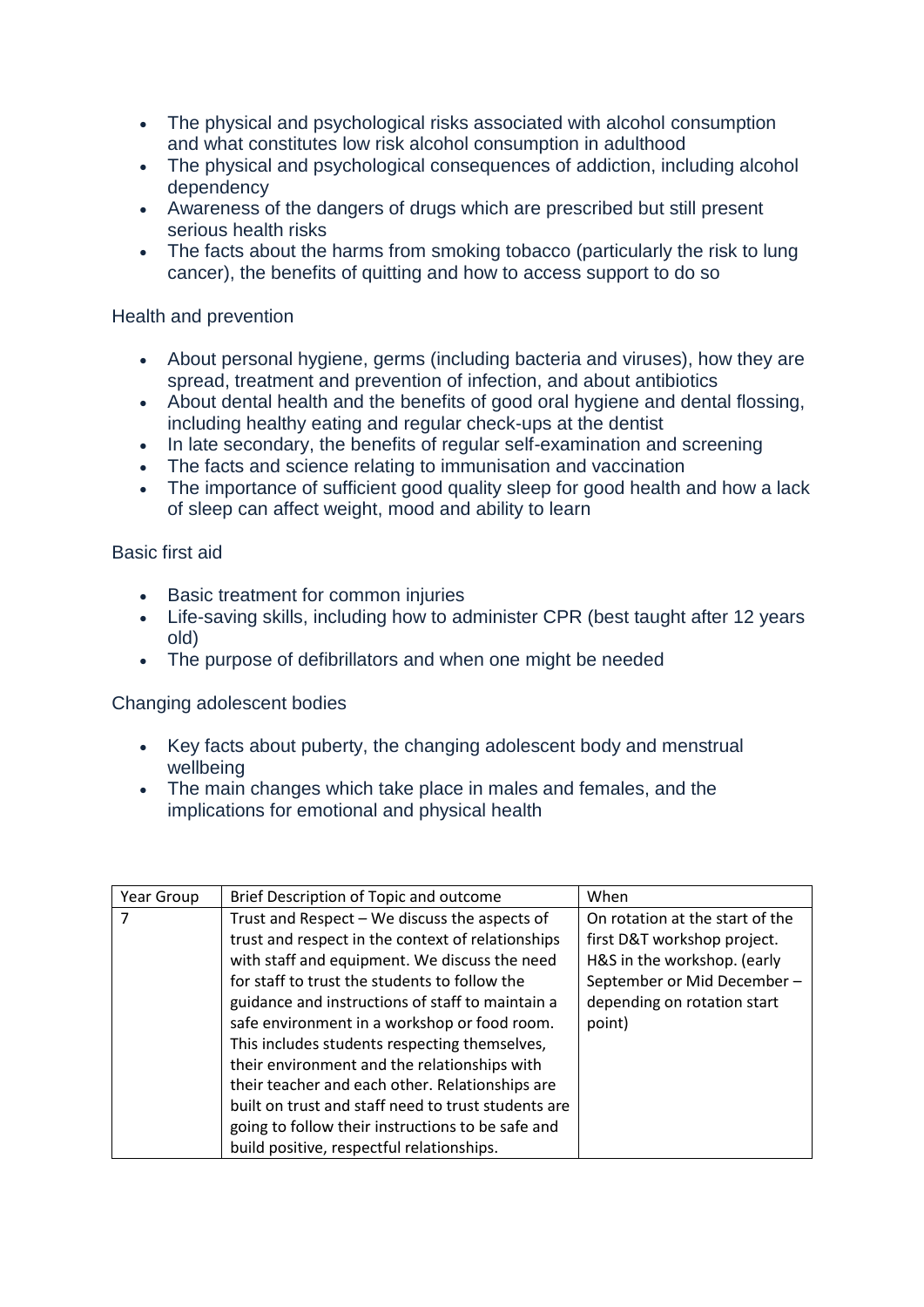| $\overline{7}$ | Physical Health & Fitness section - Nutrients in    | Food Project on Rotation -      |
|----------------|-----------------------------------------------------|---------------------------------|
|                | food and how they vary depending on the needs       | Sept, December or April.        |
|                | for a particular lifestyle and person to person.    |                                 |
| 7              | Healthy Eating - The Eatwell Plate - Introduction   | Food Project on Rotation -      |
|                | to healthy eating, the Eatwell Plate and a          | Sept, December or April.        |
|                | balanced diet - this is then revisited for all food |                                 |
|                | topics as the start point for the planning of       |                                 |
|                | dishes and taking into account the target market    |                                 |
|                | of who you are catering for.                        |                                 |
| 7              | Healthy Eating - Tooth Decay is discussed as a      | Food Project on Rotation -      |
|                | part of the lesson on Carbohydrates, looking at     | Sept, December or April.        |
|                | the different Sugars and the effects on the body.   |                                 |
| 7              | Health and Prevention - Personal hygiene,           | Food Project on Rotation -      |
|                | germs, bacteria and how they are spread is          | Sept, December or April. -      |
|                | explored in the introduction to Food Technology     | Lesson 1                        |
|                | at the start of their Food project in Year 7.       |                                 |
| 7              | Changing Adolescent Bodies - the need for           | Food Project on Rotation -      |
|                | additional Iron in our diet is explored and         | Sept, December or April.        |
|                | discussed around the changing bodies with           |                                 |
|                | regard to the menstrual cycle. Looking at key       |                                 |
|                | nutrients needed for a healthy diet.                |                                 |
| 8              | Physical Health & Fitness section - Good Mood       | Food - Good Mood Food           |
|                | Food - and the relationship between healthy         | project on rotation - Early     |
|                | diet and the promotion of mental well-being and     | Sept, Mid Dec or Early April.   |
|                | how food relates to stress factors.                 |                                 |
| 8              | Healthy Eating - The Eatwell plate is revisited as  | Food - Good Mood Food           |
|                | a part of planning food dishes to promote           | project on rotation - Early     |
|                | healthy eating and the links with poor diet         | Sept, Mid Dec or Early April.   |
|                | management.                                         |                                 |
| 8              | Changing Adolescent Bodies - the need for           | Food - Good Mood Food           |
|                | additional Iron in our diet is explored and         | project on rotation - Sept, Dec |
|                | discussed around the changing bodies with           | or April.                       |
|                | regard to the menstrual cycle. Looking at key       |                                 |
|                | nutrients needed for a healthy diet.                |                                 |
| 8              | Physical Health & Fitness section - Healthy         | Food - Good Mood Food           |
|                | lifestyle and healthy weight - lesson on what       | project on rotation - Lesson 2  |
|                | constitutes food linked to Healthy Lifestyles and   | - Early Sept, Mid Dec or Early  |
|                | weight and Eating Disorders lesson.                 | April.                          |
| 8              | Health and Prevention - The importance of good      | Food - Good Mood Food           |
|                | quality sleep, food, hydration and exercise is      | project on rotation - Sept, Dec |
|                | explored, alongside a video emphasising the         | or April.                       |
|                | effects and importance - as a part of Good          |                                 |
|                | Mood Food project, the effects on lifestyle,        |                                 |
|                | mood, health and well-being.                        |                                 |
| 9 (GCSE Food   | Physical Health & Fitness section - Good Mood       | Food - Factors that affect      |
| Group only)    | Food revisited - How healthy diet relates to        | Food Choice section of GCSE     |
|                | mental well-being and links to stress factors.      | course                          |
| 9 (GCSE Food   | Physical Health & Fitness section - Factors that    | Food - Factors that affect      |
| Group only)    | affect food choice explore healthy lifestyles and   | Food Choice section of GCSE     |
|                | maintaining a healthy weight, alongside             | course                          |
|                | conditions that effect different groups of people   |                                 |